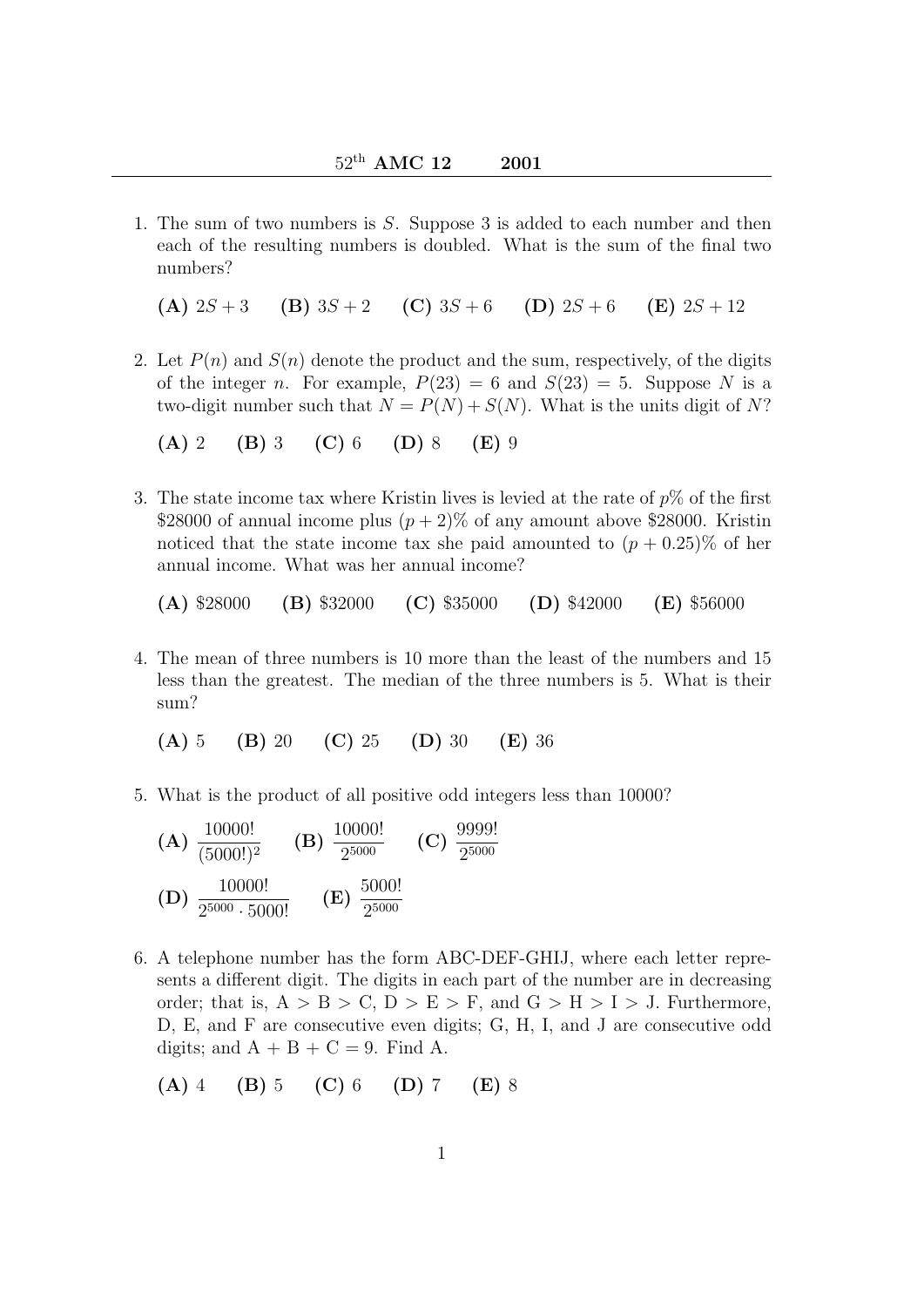7. A charity sells 140 benefit tickets for a total of \$2001. Some tickets sell for full price (a whole dollar amount), and the rest sell for half price. How much money is raised by the full-price tickets?  $\,$ 

 $(C)$  \$1158  $(D)$  \$1219  $(A)$  \$782 (B) \$986 (E) \$1449

8. Which of the cones below can be formed from a 252° sector of a circle of radius 10 by aligning the two straight sides?

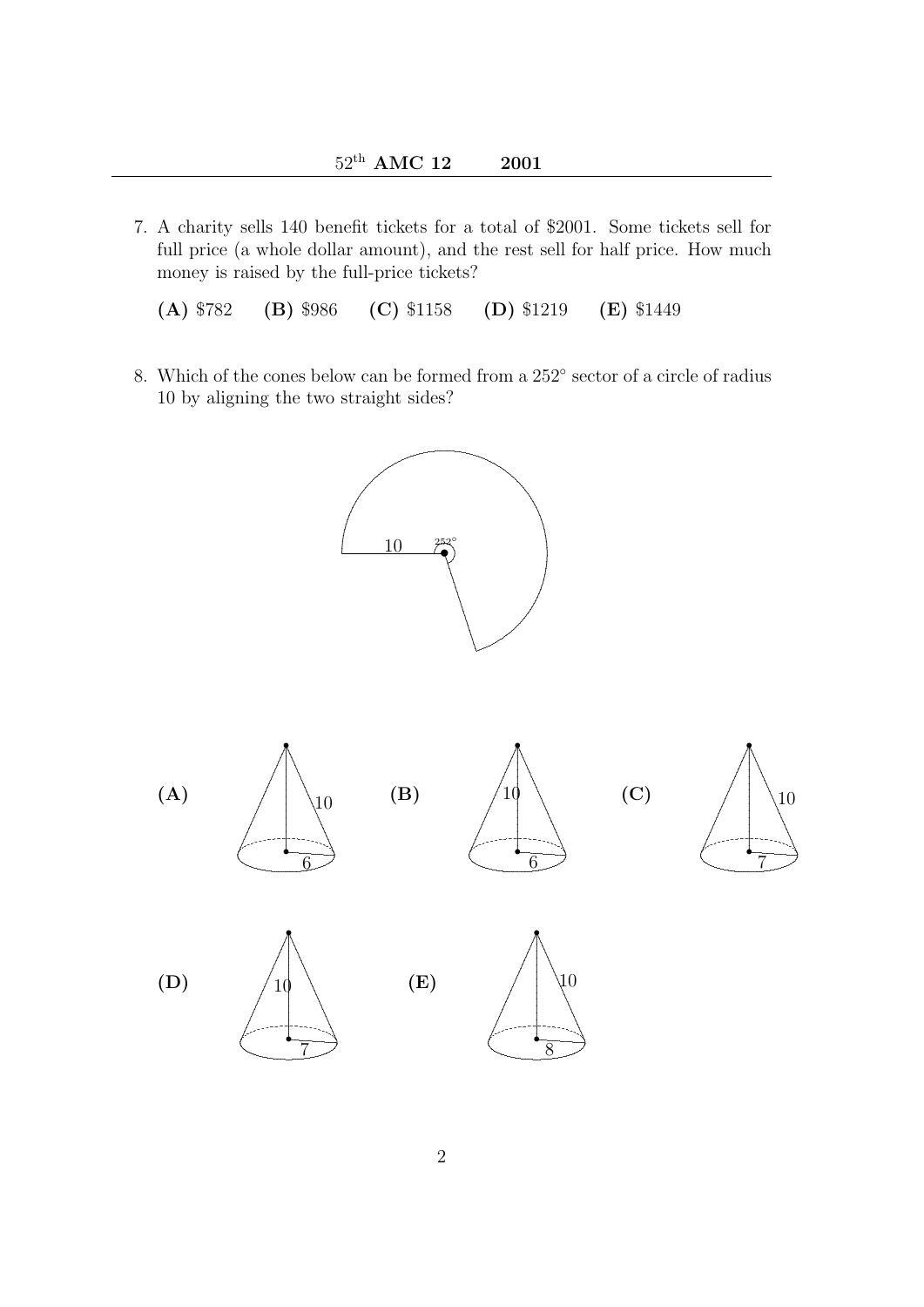- 9. Let f be a function satisfying  $f(xy) = f(x)/y$  for all positive real numbers x and y. If  $f(500) = 3$ , what is the value of  $f(600)$ ?
	- (A) 1 (B) 2 (C)  $\frac{5}{2}$ 2 (D) 3 (E)  $\frac{18}{5}$ 5
- 10. The plane is tiled by congruent squares and congruent pentagons as indicated. The percent of the plane that is enclosed by the pentagons is closest to
	- (A) 50 (B) 52 (C) 54 (D) 56 (E) 58  $\diagup$  $\overline{\phantom{a}}$  $\checkmark$  $\diagup$  $\overline{\phantom{a}}$  $\overline{\phantom{a}}$  $\overline{\phantom{a}}$  $\overline{\phantom{a}}$  $\checkmark$ 0 0<del>! | | | | | | | | |</del> | . . . 1 1┼─ſ╰┬┼─ſ╰┬┤┄ . . . 2 2 ··· . . . 3 3 ··· . . . 4 4 ··· . . . 5 5┼─╲ ノ─┼─╲ ノ─┼─╲ ノ─┤… . . . 6 6 <del>+ + + + + + + + + +</del> … . . . 7 7 ··· . . . 8 8╄┥<del>ノ┼┥</del>ノ┼┽┥ノ┤┈ . . . 9 9<del>. . . . . . . . . . . .</del> ... . . .
- 11. A box contains exactly five chips, three red and two white. Chips are randomly removed one at a time without replacement until all the red chips are drawn or all the white chips are drawn. What is the probability that the last chip drawn is white?

(A) 
$$
\frac{3}{10}
$$
 (B)  $\frac{2}{5}$  (C)  $\frac{1}{2}$  (D)  $\frac{3}{5}$  (E)  $\frac{7}{10}$ 

12. How many positive integers not exceeding 2001 are multiples of 3 or 4 but not 5?

(A) 768 (B) 801 (C) 934 (D) 1067 (E) 1167

13. The parabola with equation  $y = ax^2+bx+c$  and vertex  $(h, k)$  is reflected about the line  $y = k$ . This results in the parabola with equation  $y = dx^2 + ex + f$ . Which of the following equals  $a + b + c + d + e + f$ ?

(A) 2b (B) 2c (C)  $2a + 2b$  (D) 2h (E) 2k

14. Given the nine-sided regular polygon  $A_1A_2A_3A_4A_5A_6A_7A_8A_9$ , how many distinct equilateral triangles in the plane of the polygon have at least two vertices in the set  $\{A_1, A_2, \ldots A_9\}$ ?

(A) 30 (B) 36 (C) 63 (D) 66 (E) 72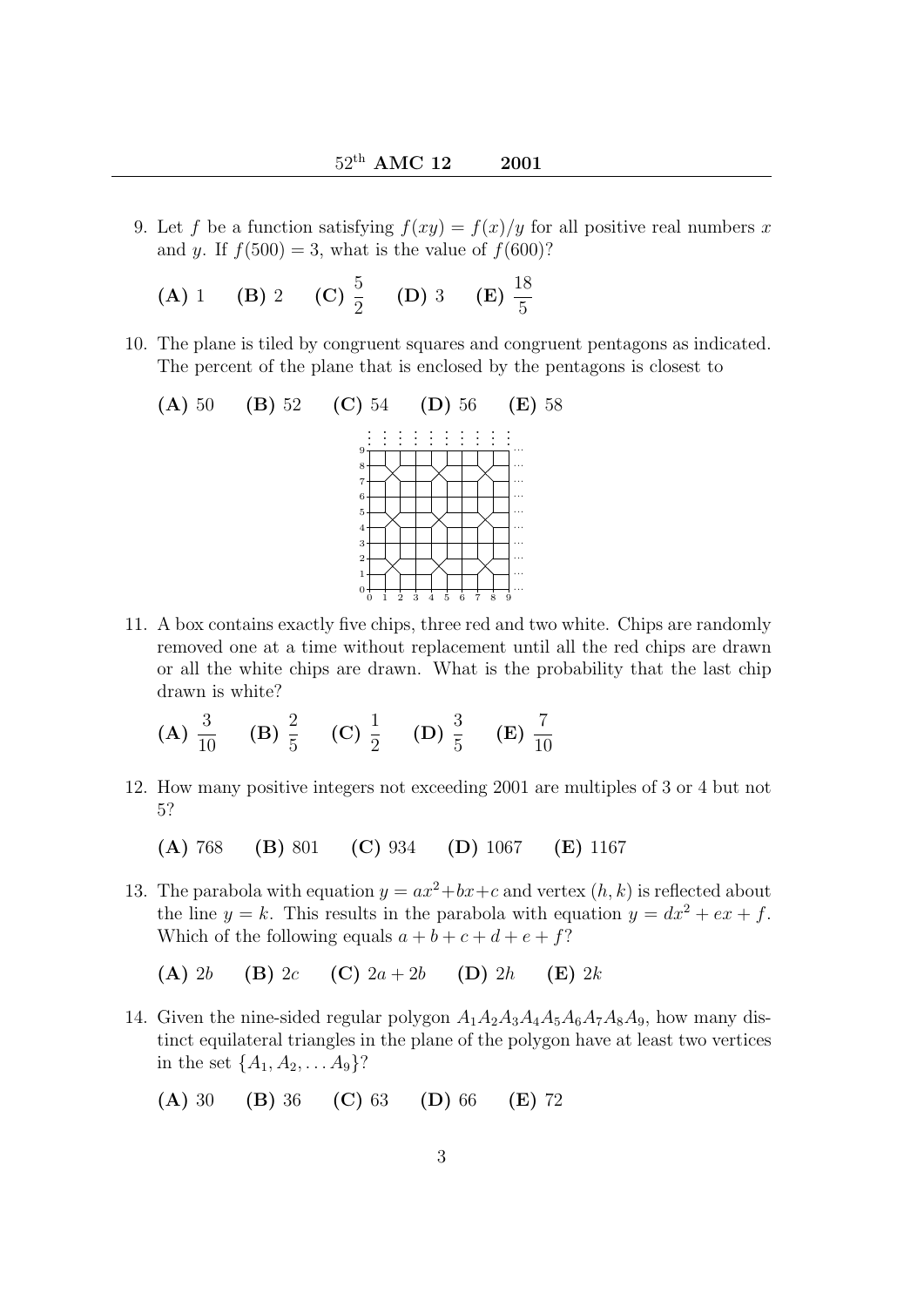15. An insect lives on the surface of a regular tetrahedron with edges of length 1. It wishes to travel on the surface of the tetrahedron from the midpoint of one edge to the midpoint of the opposite edge. What is the length of the shortest such trip? (Note: Two edges of a tetrahedron are *opposite* if they have no common endpoint.)



(A) 
$$
\frac{1}{2}\sqrt{3}
$$
 (B) 1 (C)  $\sqrt{2}$  (D)  $\frac{3}{2}$  (E) 2

16. A spider has one sock and one shoe for each of its eight legs. In how many different orders can the spider put on its socks and shoes, assuming that, on each leg, the sock must be put on before the shoe?

**(A)** 8! **(B)** 
$$
2^8 \cdot 8!
$$
 **(C)**  $(8!)^2$  **(D)**  $\frac{16!}{2^8}$  **(E)** 16!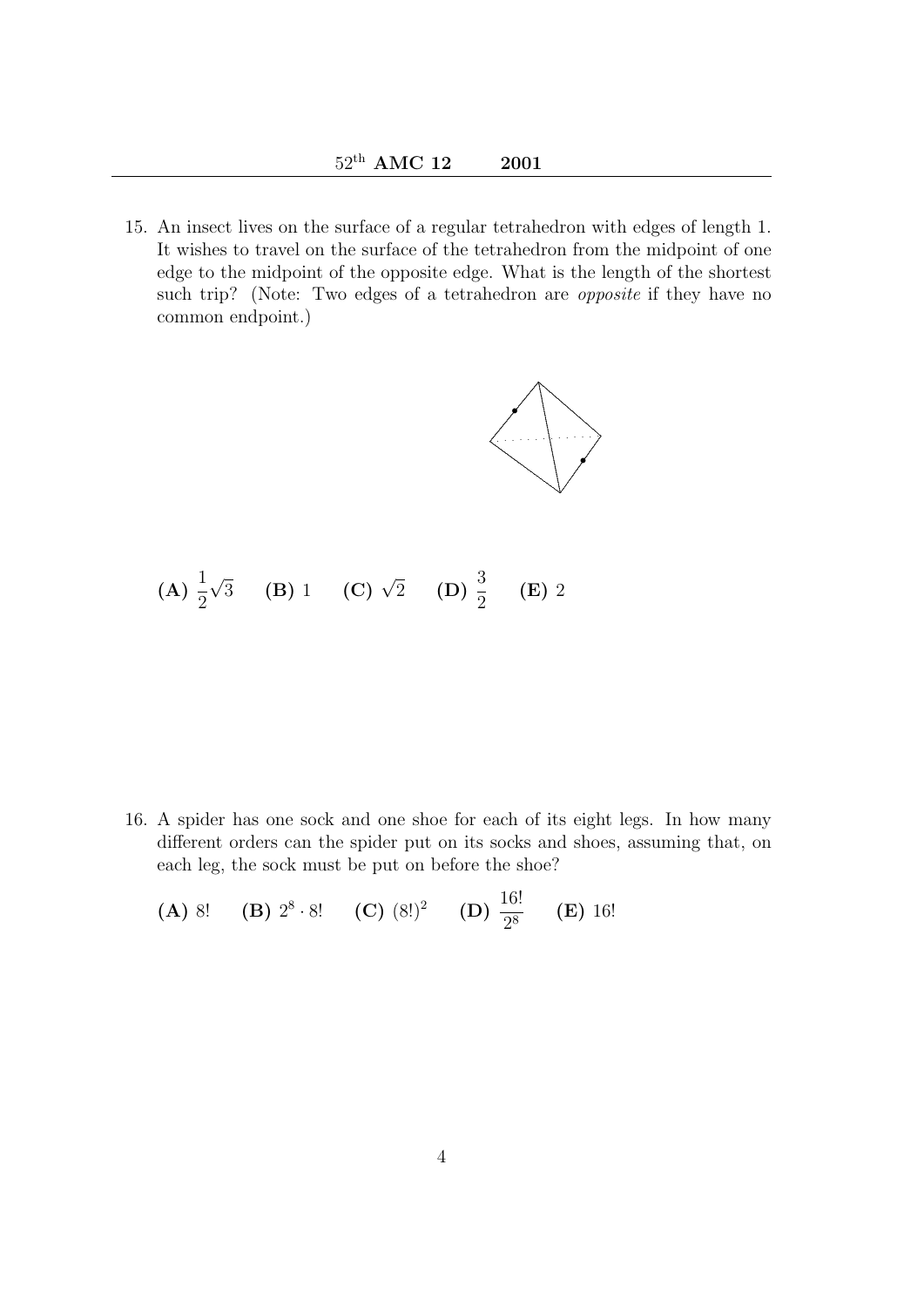- 17. A point  $P$  is selected at random from the interior of the pentagon with vertices  $A = (0, 2), B = (4, 0), C = (2\pi + 1, 0), D = (2\pi + 1, 4),$  and  $E = (0, 4)$ . What is the probability that  $\angle APB$  is obtuse?
	- $(A) \frac{1}{5}$ 5 (B)  $\frac{1}{4}$ 4 (C)  $\frac{5}{16}$ 16 (D)  $\frac{3}{5}$ 8  $(E) \frac{1}{2}$ 2



18. A circle centered at A with a radius of 1 and a circle centered at B with a radius of 4 are externally tangent. A third circle is tangent to the first two and to one of their common external tangents as shown. The radius of the third circle is



19. The polynomial  $P(x) = x^3 + ax^2 + bx + c$  has the property that the mean of its zeros, the product of its zeros, and the sum of its coefficients are all equal. If the y-intercept of the graph of  $y = P(x)$  is 2, what is b?

(A) −11 (B) −10 (C) −9 (D) 1 (E) 5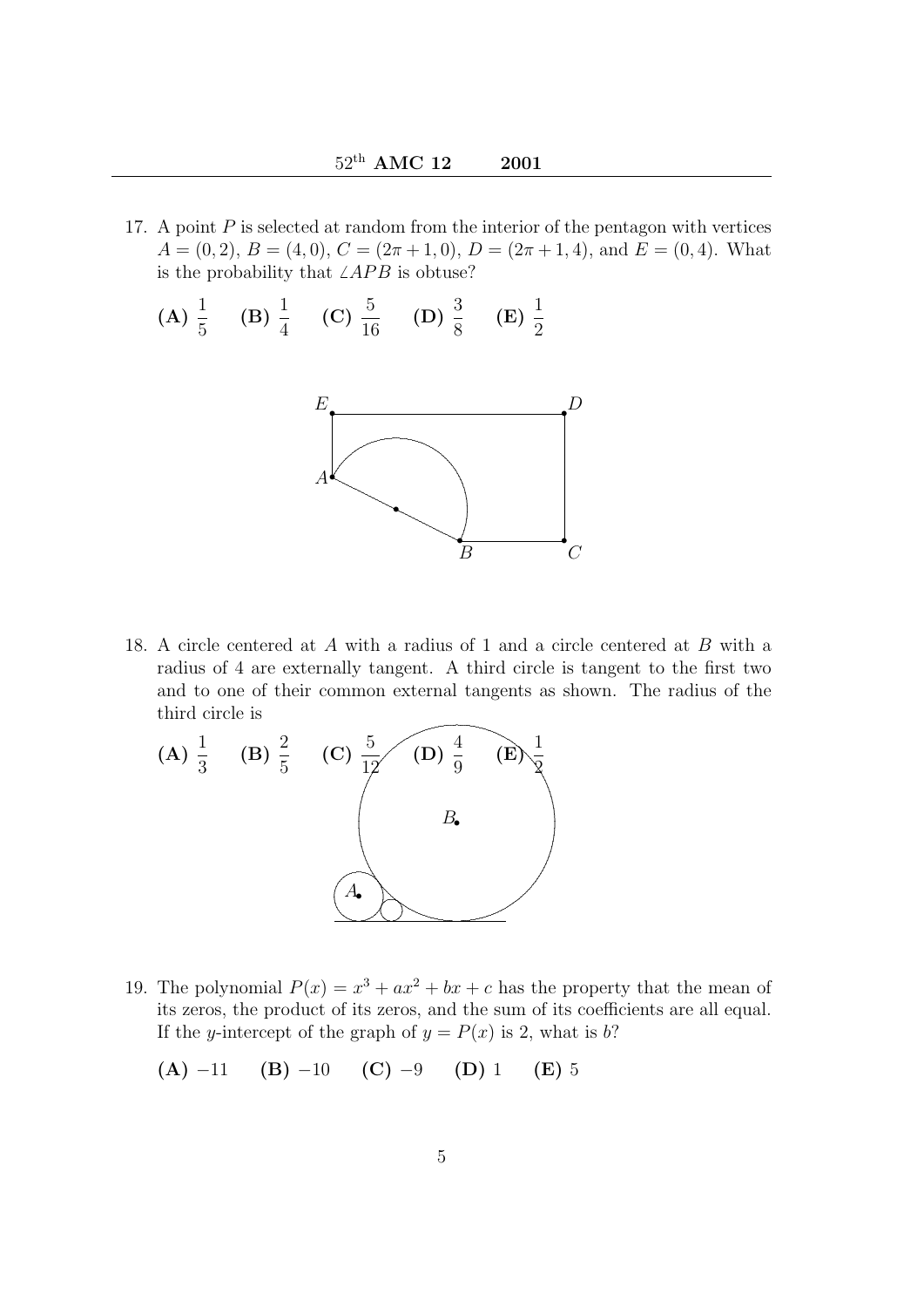20. Points  $A = (3, 9), B = (1, 1), C = (5, 3),$  and  $D = (a, b)$  lie in the first quadrant and are the vertices of quadrilateral ABCD. The quadrilateral formed by joining the midpoints of  $\overline{AB}, \overline{BC}, \overline{CD}$ , and  $\overline{DA}$  is a square. What is the sum of the coordinates of point D?

$$
(A) 7 (B) 9 (C) 10 (D) 12 (E) 16
$$

21. Four positive integers  $a, b, c$ , and d have a product of 8! and satisfy

$$
ab + a + b = 524,
$$
  
\n $bc + b + c = 146,$  and  
\n $cd + c + d = 104.$ 

What is  $a - d$ ?

- (A) 4 (B) 6 (C) 8 (D) 10 (E) 12
- 22. In rectangle ABCD, points F and G lie on  $\overline{AB}$  so that  $AF = FG = GB$  and E is the midpoint of  $\overline{DC}$ . Also,  $\overline{AC}$  intersects  $\overline{EF}$  at H and  $\overline{EG}$  at J. The area of rectangle ABCD is 70. Find the area of triangle EHJ.
	- $(A) \frac{5}{2}$ 2 (B)  $\frac{35}{10}$ 12 (C) 3 (D)  $\frac{7}{9}$ 2  $(E) \frac{35}{2}$ 8



23. A polynomial of degree four with leading coefficient 1 and integer coefficients has two real zeros, both of which are integers. Which of the following can also be a zero of the polynomial?

**(A)** 
$$
\frac{1+i\sqrt{11}}{2}
$$
 **(B)**  $\frac{1+i}{2}$  **(C)**  $\frac{1}{2}+i$  **(D)**  $1+\frac{i}{2}$  **(E)**  $\frac{1+i\sqrt{13}}{2}$